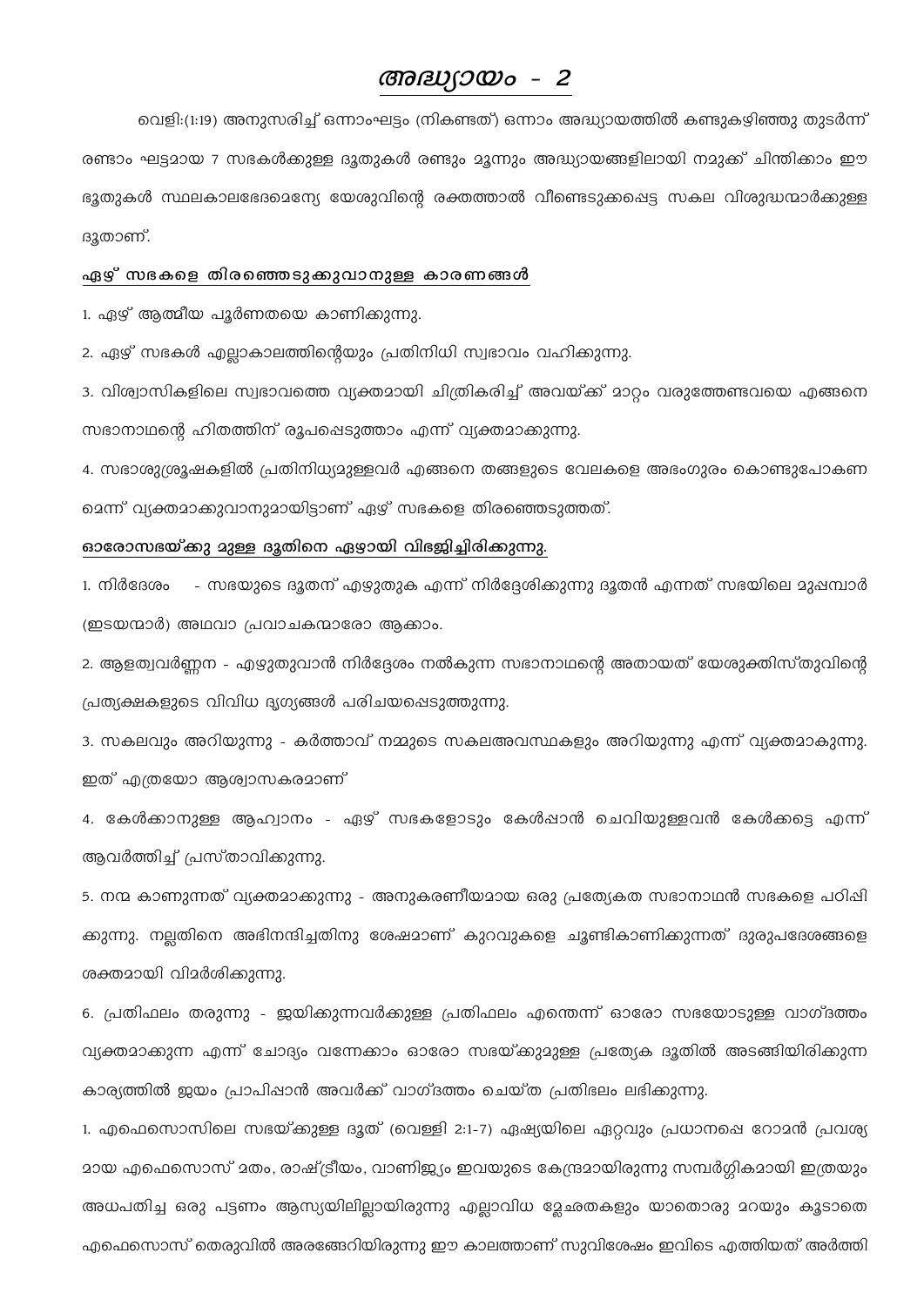മസ് ദേവിയുടെ മനോഹരമായ ഒരു ആരാധനാകേന്ദ്രം ഈ പട്ടണത്തിലുണ്ടായിരുന്നു. അപ്ര 19:21-27) പൗലോസ്ഷോസ്ത്രാലൻ ഇവിടെ മൂന്ന് വർഷം താമസിച്ച് പ്രവർത്തിച്ചിരുന്നു. അപ്ര (20.31) എന്തെല്ലാം പ്രത്യേകതകൾ ഉണ്ടായിട്ടും ഫലമില്ലാതായി എന്നതിന്റെ തെളിവാണ് ഭൂമുഖത്തില്ലാതവണ്ണം ഈ പട്ട ണവും സഭയും പൂർണ്ണമായി നശിച്ചത് വചനം അനുസരിക്കായ്കയാൽ അവർ ഇടറിപ്പോകുന്നു. അതിന് അവരെ വെച്ചുമിരിക്കുന്നു എന്ന് 1 പത്രോ (2.8) ൽ കാണാം.

(1)2. എഫെസൊസ് സഭയുടെ ഭൂതനെഴുതുവാൻ സഭാനാഥൻ നിർദ്ദേശിക്കുന്നു. രണ്ടാമതായി നിർദ്ദേശം നൽകിയ വ്യക്തിയുടെ ആളത്വം വ്യക്തമാക്കുന്നത് അദ്ധ്യായ (2:1)ൽ കാണാം. കർത്താവ് സഭകളുടെ മദ്ധ്യേ നടക്കുകയണ്.ഇടയന്റെ കയ്യിൽ ആടുകൾ സുരക്ഷിതരാണ്. യോഹ: (10:28-29). സഭ തന്റെ ശക്തിയും വെളിച്ചവും കർത്താവിൽ നിന്നും പ്രാപിക്കുന്നു.

(3) സഭാനാഥന്റെ പ്രശംസയ്ക്ക് പാത്രീഭൂതമായ കാര്യങ്ങൾ -വെളി: (2:2,3)വാക്യങ്ങളിൽ കാണാം.

 $(4)$  ഈ സഭയുടെ കുറവുകൾ - വെളി :  $(2:4,5)$ 

 $(5)$  കർത്താവ് കണ്ട നന്മ - വെളി (2:6)

(നിക്കലോവ്യ ) ഉപദേശം

നിക്കൽ+ലാവോസ് = നിക്കലോവ്യസ്

അതായത് ജനത്തെ കീഴടക്കി ഭരിക്കുക

അടിച്ചമർത്തലല്ല പരിപാലനമാണ് സഭാനാഥൻ ആഗ്രഹിക്കുന്നത് 1 തീമെ :(3:5) വായിച്ചാൽ നമുക്ക് മല സ്സിലാകും . ദുരുപദേശത്താൽ ഇനത്തെ വഞ്ചിച്ച് കീഴടക്കുക എന്നതായിരുന്നു ഇവരുടെ ഉദ്ദേശം അത് അവർ വെറുത്തിരുന്നു.

ആരാണ് നിക്കലോവ്യർ ? അ:പ്ര (6:3-5) വരെയുള്ള വാക്യങ്ങളിൽ കാണാം അതിന്റെ മറുപടി

(6) സഭയുടെ കുറവുകൾ അതിന്റെ പരിഹാരം

വെളി(2:4,5)

(ആദ്യസ്നേഹം വിട്ടുകളയുക -you do not love me now, as you did at first)

അഷനിൽനിന്ന് അകലുന്തോറും സ്നേഹം നഷ്ടമാകും എന്നുള്ളത് മറന്നുപോകരുത് . യിരെ (2:2) , 2ത്താ (24:12) ഈ ഭാഗങ്ങൾ വായിക്കുക)

(7) ഇയിക്കുന്നവന് ലഭിക്കുന്ന പ്രതിഫലം -

- വെളി (2:7) ൽ ജീവവൃക്ഷഫലം തിന്മാൻ ലഭിക്കും .

a. പ്രതിഫലം ആർക്ക് ലഭിക്കും ?

 $---$  to him who overcomes the difficulties  $-(N.I.V)$ 

---to those who have won the victory-- $(G.N.B)$ 

 $\,\mathrm{b.}\,$  ജീവവൃക്ഷം വചനത്തിൽ നാലു സ്ഥലങ്ങളിൽ കാണാം.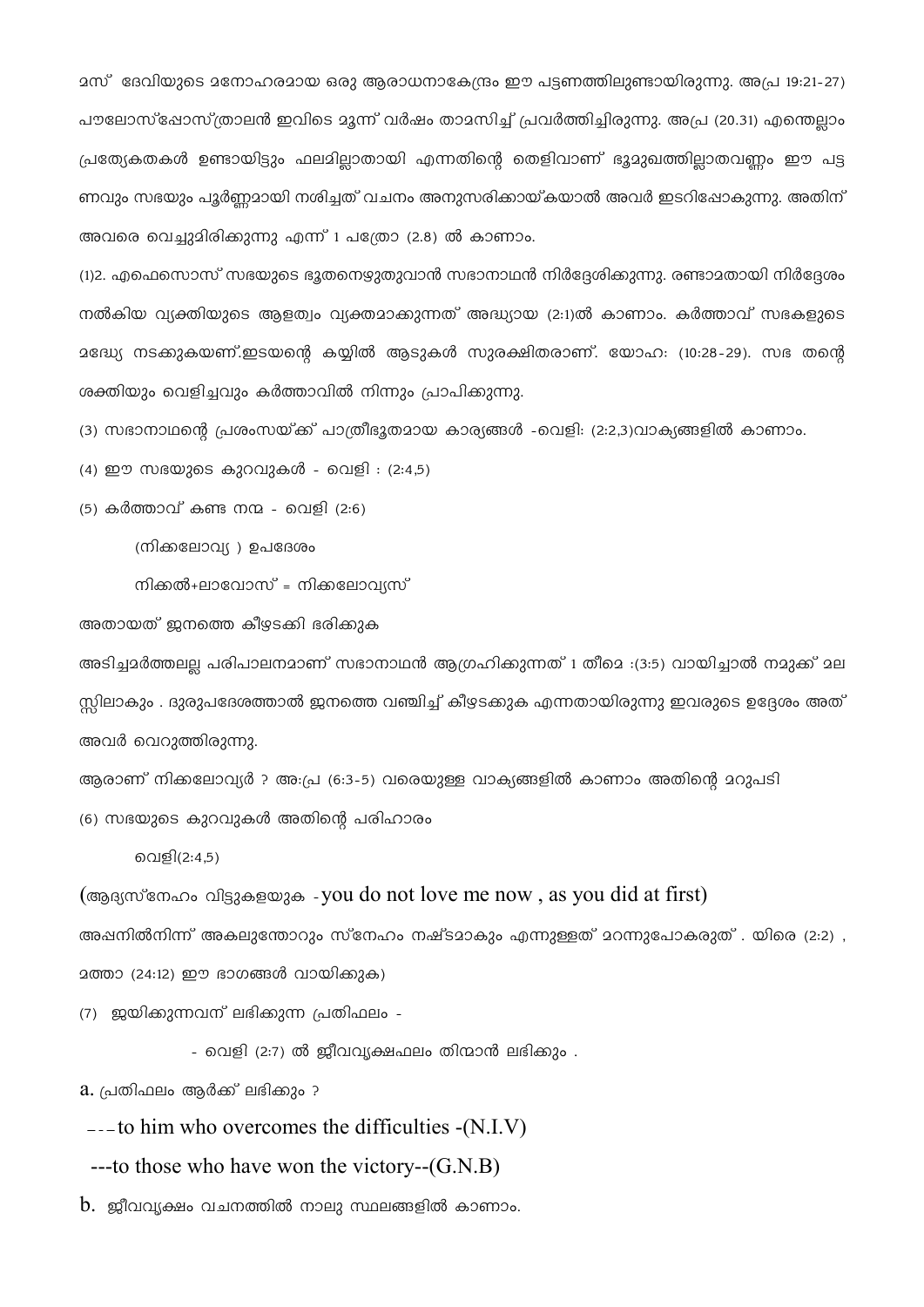(1) ഏദനിലെ ജീവവൃക്ഷം - (ഉല്പ :2:9)

(2) സഹസ്രാബ്ദഭൂമിയിലെ ജീവവൃക്ഷം - യെഹ (47:12)

(3) പുതിയ യെറുശലേമിലെ ജീവവൃക്ഷം - വെളി (22:2)

(4) ദൈവ പറുദീസയിലെ ജീവവ്യക്ഷം - വെളി (2:7)

എഫെസൊസ് സഭക്കാരെഷോലെ നാം ആദ്യ സ്നേഹം നഷ്ടമാക്കിയവരോ എന്നു പരിശോ ധിച്ച് തെറ്റ് തിരുത്തി , പ്രതിഫലലബ്ദരായിത്തീരുവാൻ ഈ പഠനത്തിലൂടെ ദൈവം നിങ്ങളെ സഹായി ക്കട്ടെ

സ്മുർന്നയിലെ സഭ (വെളി :2:8-11)

സ്മുർന്ന പട്ടണം എഫെസൊസിൽ നിന്ന് 50 മൈൽ അകലെ വടക്കുപടിഞ്ഞാറായി സ്ഥിതി ചെയ്യു ന്നു. എഫെസൊസ് കഴിഞ്ഞാൽ ഏറ്റവും സമ്പന്നമായ നഗരമാണ് സ്മുർന്ന.ഇന്ന് ടർക്കിയുടെ ഒരു പ്രധാന തുറമുഖ പട്ടണമായി ഇസ്മീർ എന്ന പേരിൽ അറിയപ്പെടുന്നു.

സ്മുർന്ന (യവനപദം) എന്ന വാക്കിന്റെ അർത്ഥം കൈയ്പ്. ഇവിടുത്തെ പ്രധാന കച്ചവടചരക്കായ <u>ാ</u>ൂരിൽ നിന്നുമാണ് സ്മുർന്ന എന്ന പേര് ഈ പട്ടണത്തിനു ലഭിച്ചത്.

കർത്താവ് തന്റെ രണ്ടാമത്തെ ലേഖനത്തിനായി തിരഞ്ഞെടുത്ത സഭയാണ് സ്മുർന്നയിലെ സഭ. തന്റെ മൂന്നാം മിഷനറി യാത്രയിൽ പൗലോസഷോസ്തോലൻ സ്ഥാപിച്ചതാകാം ഈ സഭയെന്നു കരുതപ്പെടു ന്നു. സുവിശേഷത്തോടുള്ള എതിർപ്പിന് ഈ സഭ കീർത്തികേട്ടതാണ് .

(1) സഭയുടെ ദൂതന് എഴുതുവാനുള്ള നിർദ്ദേശം വാക്യം 8 ൽ കാണുന്നു.

(2) നിർദ്ദേശം നല്കി ആളിന്റെ പ്രത്യകത- വെളി-:(2:8)

(3) കർത്തവിന്റെ പ്രശംസ വെളി:( 2:8 -9)

സഭ പീഠനത്തിൽ കൂടി കടന്നുപോയി എന്ന് കാണിക്കുന്ന മൂന്ന് പദങ്ങൾ ശ്രദ്ധിക്കുക

 $a$ .കഷ്ടത - ഭാരങ്ങളുടെ ഇടയിലിരുന്ന് ഞെരിഞ്ഞമങ്ങുന്ന അവസ്ഥ.

(വായിക്കുക നഹും(1:7) ,മത്താ: (24:21.22)

 $\mathbf b$ . ദാരിദ്രം - ഈ വാക്ക് അവരുടെ ഭൂമിയിലെ സാമ്പത്തീക ശൂന്യതയെ കാണിക്കുന്നു. എങ്കിലും കർത്താവു പറയുന്നു അവർ സമ്പന്നരെന്ന് .കാരണം രക്ഷ അവർക്കുള്ളതാകയാൽ അവർ

#### സ്വർഗ്ഗീയ സമ്പന്നരത്രേ.

C. ഭൂഷണം സഹിച്ചതു കൂടാതെ തടവ്.

(4) കുറവുകൾ ഒന്നും ചൂണ്ടിക്കാണിഷാനില്ല.

(5) കർത്താവ് നൽകുന്ന പ്രബോധനം - (മരണപര്യാന്തം വിശ്വസ്തത പാലിഷാൻ ശ്രദ്ധിക്കുക- വെളി:(2:10)

(6) കുറവുകൾ ഇല്ലാത്തതിനാൽ പരിഹാരവും പ്രസ്താവിക്കുന്നില്ല.

(7) ഇയിക്കുന്നവർക്കുള്ള പ്രതിഫലം- വിശ്വസ്തർക്ക് ഇീവകിരീടം ലഭിക്കുന്നു കൂടാതെ രണ്ടാം മരണ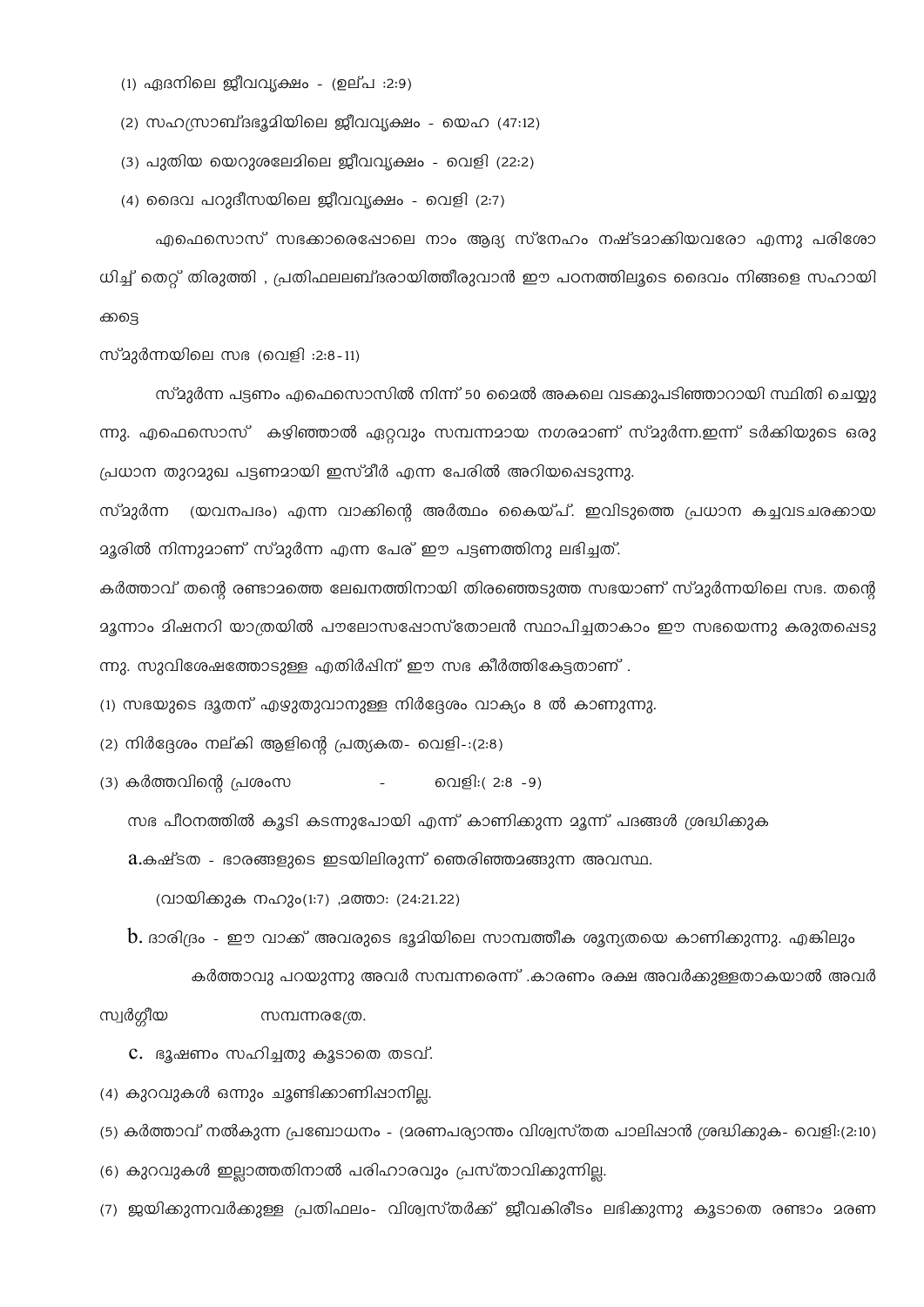ദോഷങ്ങളൊന്നും അവർക്ക് സംഭവിക്കുകയുമില്ല. ഈ സഭയിലെ അംഗങ്ങളെപ്പോലെ കുറവുകൾ ഇല്ലാ ത്തവരായി പ്രതിഫലലബ്ദരാകുവാൻ നമുക്കും ഒരുങ്ങാം.

# പെർഗ്ഗമൊസ് സഭയ്ക്കുള്ള ദൂത്.(വെളി.2.12-17)

സ്മർന്നയിൽ നിന്ന് ഇരുപതു മൈൽ അകലെയായി ഒരു കുന്നിൻമുകളിൽ പണിയപ്പെട്ട പട്ടണമാണ് പെഗ്ഗമോസ്. പെഗ്ഗമോസ് ഒരു വിഇഞാനകേന്ദ്രമാണെന്നതിന് തെളിവായി രണ്ടു ലക്ഷം ഗ്രന്ഥങ്ങളുൾക്കൊ ള്ളുന്നഒരു ഗ്രന്ഥശാല ഉണ്ടായിരുനിനു. പിൽകാലത്ത് ആന്റണി ക്ലിയോപാട്രയ്ക്ക് സമ്മാനമായി ഈജി പ്റ്റിലേക്ക് ഈ ഗ്രന്ഥങ്ങൾ കൊടുത്തയയ്ക്കുകയായിരുന്നു. കൂടാതെ ഈ ദേശം ഒരു ജാതീയമതകേന്ദ്ര <u>മായിരുന്നു. പ്രസ്ദ്ധങ്ങളായ രണ്ടുക്ഷേത്രങ്ങൾ ഇന്ദ്രന്റേയും അഥീനദേവിയുടേതുമായിരുന്നു. പൂരിരവി</u> വകാലമഹത്വം നഷ്ടപ്പെട്ട പെഗ്ഗമോസ് ഇന്ന് ബർഗാമ എന്ന ഒരു ചെറിയ ഗ്രാമമായി മാറി.

കർത്താവായ യേശുക്രിസ്തു തന്റെ മൂന്നാമത്തെ സന്ദേശം നല്കാനായി തിരഞ്ഞെടുത്ത സഭ യാണ് പെഗ്ഗമോസിലെ സഭ.ക്രൈസ്തവ സാക്ഷ്യത്തിന് എത്രയും പ്രതികുലമായ ഒരു ചുറ്റുപാടിൽ ആയി രിക്കുന്ന ഒരു ചെറിയ സഭയോടാണ് ക്രിസ്തു തന്റെ സന്ദേശം അറിയിക്കുന്നത് .ഈ സന്ദേശം നമുക്ക് വിശകലനം ചെയ്യാം.

(1) നിർദ്ദേശം - പെഗ്ഗമൊസ് സഭയുടെ ദൂതന് എഴുതുവാൻ നിർദ്ദേശിക്കുന്നു.

(2) നിർദ്ദേശിക്കുന്ന ആളിന്റെ പ്രത്യേകത- വെളി (2:12)

(3) സഭാ നാഥൻ അറിയുന്ന പ്രശംസാർഹമായ കാര്യങ്ങൾ

2.ഒരേ വാക്യത്തിൽ തന്നെ സാത്താന്റെ സിംഹാസനം എന്നത് രണ്ടുപ്രാവശ്യം കാണാം. എസ്കാ ലിപീയൂസ് എന്ന ദേവന്റെ വിഗ്രഹം പാമ്പിന്റെ രൂപത്തിലാണ് ഉണ്ടാക്കിയിരിക്കുന്നത്.ഇതിനെ സർഷസിം ഹാസനമെന്നല്ല സാത്താന്റെ സിംഹാസനമെന്നാണ് അറിയപ്പെട്ടിരുന്നത്. മറ്റുചിലർ പറയുന്നു സൂയസ്സ് ദേവന്റെ ബലിപീഠമാണ് സാത്താന്റെ സിംഹാസനം എന്നാണ് .വ്യാഖ്യാതാക്കൾ എന്തൊക്കെ വിശദീകരണ ങ്ങൾ നല്കിയാലും സാത്താന്റെ സിംഹാസനം അവന്റെ പ്രത്യേക പ്രവർത്തനമണ്ഡലത്തെ കാണിക്കു ന്നു. ഇഷോൾ സാത്താന്റെ സിംഹാസനം നരകത്തിലല്ല ഭൂമിയിൽ തന്നെയാണ്.(2 കൊരി (4:4), യോഹ (4:3,4). ഈ കാലയളവിൽ സാത്താൻ സിംഹാസനസ്ഥനായത് പെഗ്ഗമോസിലാകാം അതാണ് കർത്താവ് അവർ പാർക്കുന്നിടം അറിയുന്നു എന്ന് പറയുവാൻ കാരണം.

 $\,\mathrm{b}$ . നീ എന്റെ നാമം മുറുകെപിടിച്ചതിനാൽ , പ്രതികൂല സാഹചര്യങ്ങളിലെ ഉറച്ചവിശ്വാസം ഞാൻ അറിയുന്നു എന്ന് സഭാനാഥൻ വ്യക്തമാക്കുന്നു.

എന്തിന് അവന്റെ നാമം മുറുകെ പിടിക്കണം

വായിക്കുക ഈ വേദ ഭാഗങ്ങൾ.

സങ്കീ: (8:1), ഫിലി: (2:9), സദ്യ:(18:10) ഉത്ത (1:2)

(വിശ്വസ്ത സാക്ഷിയായ അന്തിഷാസ് എന്ന് അദ്ദേഹത്തെ തന്റെ സ്ഥാനഷേര് (വെളി 1:5) നൽകി കർത്താവ്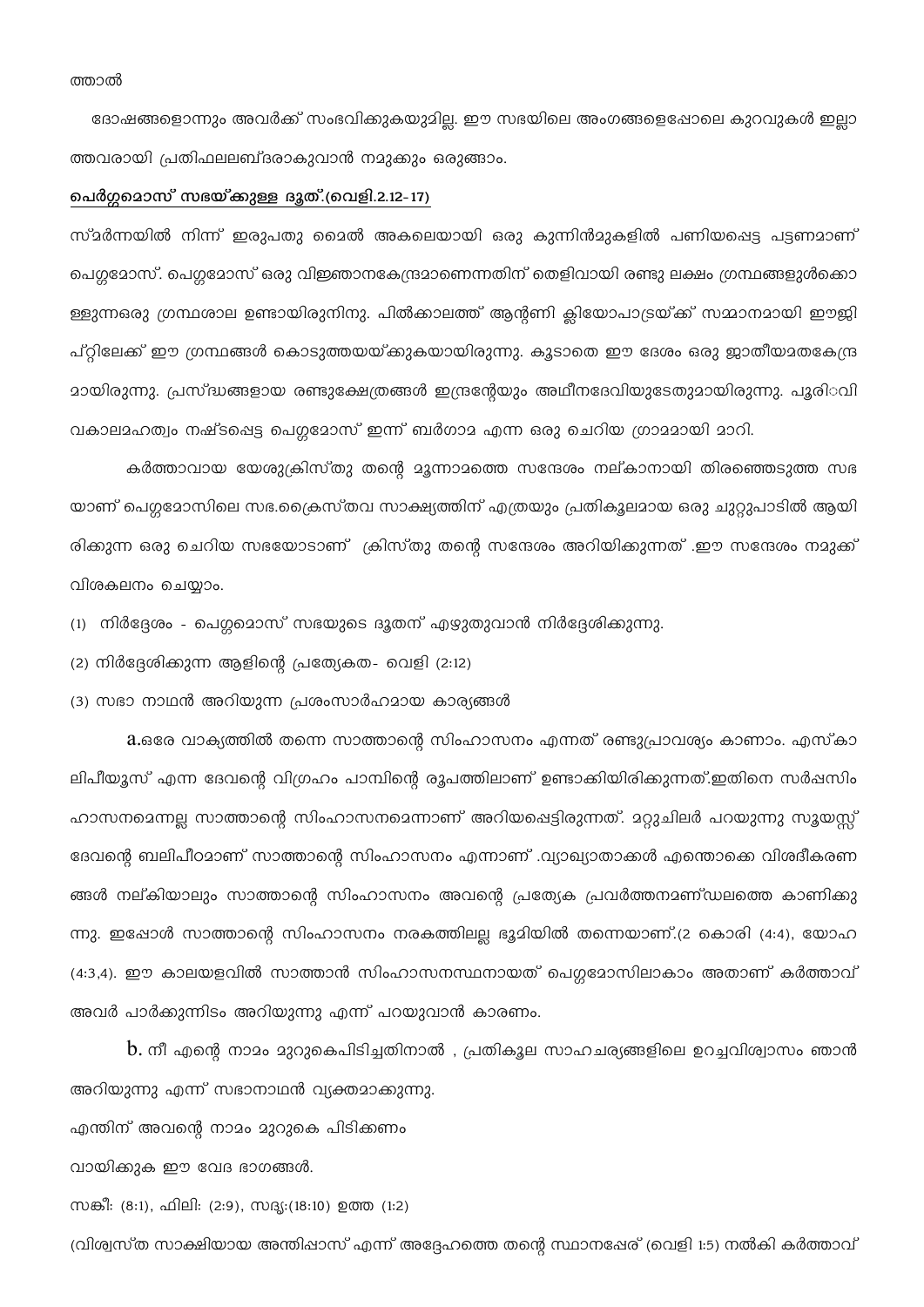മാനിക്കുന്നു. അന്തിഷാസിനെ പിച്ചളകൊണ്ട് ഉണ്ടാക്കിയ ഒരു പൊള്ളയായ കാളക്കുട്ടിയുടെ രൂപത്തിനു ള്ളിലാക്കി ചുട്ടുപഴുപ്പിച്ച് കൊല്ലുകയായിരുന്നു. എന്നാണ് അന്നത്തെ സഭാദ്ധ്യക്ഷൻ രേഖപ്പെടുത്തിയി രിക്കുന്നത്)

4. ഈ സഭയുടെ കുറവുകൾ - വെളി:(2:14-15) ബിലെയാമ ഉപദേശം - സംഖ്യ (25:1-5) ബിലെയാമിന്റെ അന്ത്യം - സംഖ്യ (31:8)

5. കുറവുകൾ എങ്ങനെ പരിഹരിക്കാം വെളി (2:16)  $\mathcal{L}^{\text{max}}$  and  $\mathcal{L}^{\text{max}}$ 

6. പരിഹരിച്ചില്ലെങ്കിൽ വരുന്ന ശിക്ഷ - രവളി (2:16)

വ്രായിലെ വാൾ - ഇവിടെ വാൾ ദൈവവചനത്തിന്റെ ഇരുവിധ സ്വഭാവത്തെ കാണിക്കു ന്നു. ദൈവവചനം ഒരുവശത്ത് പാപികളെ നിത്യബന്ധനത്തിൽ നിന്നും ശിക്ഷാവിധിയുടെ വിലങ്ങുക ളിൽനിന്നും മോചിഷിക്കുന്നു. മറുഭാഗത്ത് ഇതേ ദൈവവചനം തന്നെ കൃപയുടെ സന്ദേശം നിരസിക്കു ന്നവരെ നിത്യശിക്ഷാവിധിക്ക് വേർപെടുത്തുന്നു. രക്ഷയുടെയും മരണത്തിന്റേയും കാരണമായി ദൈവ വചനം ഇരുവായ്ത്തലയുള്ള വാളായി പ്രവർത്തിക്കുന്നു.)

7. ജയിക്കുന്നവന്റെ പ്രതിഫലം - വെളി (2:17)

ജയാളികളായിത്തീർന്ന് മറഞ്ഞിരിക്കുന്ന മന്ന പുറപ്പാട് (16:31-32)സങ്കീ:(78:24, 25 പുതിയപേർ എഴുതിയ വെള്ളക്കല്ല് ഇവ ലഭ്യമാകുവാൻ ഇടയാകട്ടെ എന്ന് ആശംസിക്കുന്നു.

# തുയഥൈര സഭയ്ക്കുളള ദൂത്

പെഗ്ഗമൊസിൽ നിന്ന് നാല്പതു മൈലകലെ സ്ഥിതി ചെയ്യുന്ന പട്ടണമാണിത് . അലക്സാണ്ടർ ചക്രവർത്തി പേർഷ്യൻ സാമ്രാജ്യ നാശത്തിനുശേഷം ഈ പട്ടണത്തെ ഒരു മക്കദോത്യകോളനിയായി സ്ഥാപിച്ചു. വാണിഇ്യപരമായും , വ്യവസായികമായും അഭിവൃദ്ധിനേടുവാൻ അവർക്ക് കഴിഞ്ഞിരുന്നു. അ:പ്ര (16:14,15) ൽ നിന്ന് തുയഥൈരപട്ടണം രക്താംബരത്തിന് കീർത്തികേട്ടതായി നമുക്കറിയാൻ സാധിക്കും . ഗദയും മഴുവും പിടിച്ച് കുതിരഷുറത്തിരിക്കുന്ന ഒരു വീരയോദ്ധാവിനെ ഇവർ ആരാധി ച്ചിരുന്നു. ഈ യോദ്ധാവിന്റെ ചിത്രം അവരുടെ നാണയത്തിലും കാണാം .ഒരു വെളിച്ചപ്പാടത്തിയുടെ പുജാസ്ഥലവും ഇവിടെയുണ്ട് .(അ.പ്ര 16:16)

കർത്താവിന്റെ തിരഞ്ഞെടുപ്പിൽ കീഴിലാകാൻ സാധിച്ച നാലാമത്തെ സഭയാമ് പെഗുമോസ് , സ്മുന്ന , എഫസൊസ് എന്ന സഭകളെക്കാൾ ചെറുതായ ഈ സഭ എങ്കിലും ഏറ്റവും ദീർഘമായ ദൂത് ലഭിച്ചത് ഇവയ്ക്കാണ്.യാതൊരുവിധ പീഡനവും ഈ സഭയ്ക്ക് അനുവിക്കേണ്ടി വരാത്തതിനാൽ എല്ലാ വിധ മേച്ചതകളുടേയും കേളീരംഗമായിരുന്നു ഈ പട്ടണം .അതിനാലാണ് ചെറിയസഭയ്ക്ക് വലിയ ദൂത് നൽകേണ്ടി വരുന്നത് .

തുയഥൈര സഭയുടെ ദൂതന് എഴുതുക.